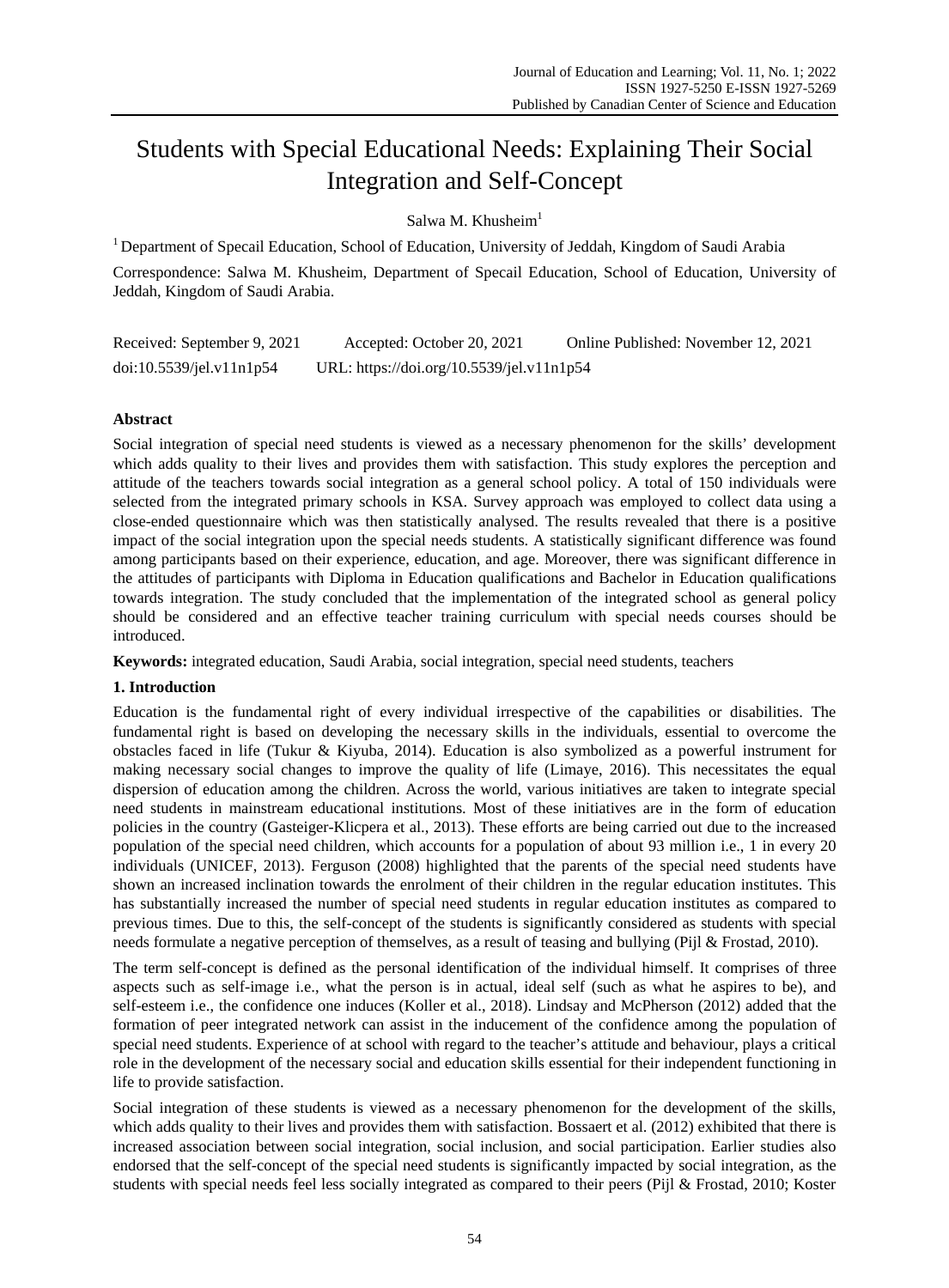#### et al., 2010).

The environment at the school also impacts the social concept of the individual. In this regard, Symonds and Galton (2014) stated that the changes in the school, staff, and the relationship among peer influence the social integration of the special need students. Moreover, Koller et al. (2018) provided that the psychical space, interaction with the teacher, and self-competence perception affects the social integration among the students and their motivation. Szumski and Karwowski (2015) compared the academic students' special needs and self-concept both of the mainstream institutions and in the integrated school, which showed that the higher self-concept of the special needs student in the integrated school, as compared to the mainstream institution. Similarly, Ruijs et al. (2010) highlighted that the students with no learning disabilities did not get affected by the inclusive classes in terms of their academic performance. Schwab et al. (2015) added that the self-concept of the special needs students positively gets developed as the result of integration.

With the positive outcomes revealed by the earlier mentioned studies, the present study aims to explore the social integration and self-concept in the case of the Kingdom of Saudi Arabia (KSA). KSA is selected due to its increasing population such that approximately 135,000 individuals are suffering from some sort of disability or special need among total population of 29 million (Al-Jadid, 2013). The paucity of information or efforts is observed for the improvement of social participation of the special need students; however, there have been various efforts made by the country in the education sector. Alothman (2014) stated that the social integration of the students remains a challenge, despite the country being home to a large number of special need students because of the lack of school staff as well as parents' awareness and absence of trained professionals. Therefore, the present study aims to explore the concept of social integration and self-concept by understanding the perception of the teachers' part of the integrated school. Moreover, the study also highlights the emerging issues and problems related to integrated schools.

## **2. Literature Review**

There is a need to evaluate the degree of social integration and impact of self-concept of students with special educational needs in schools by considering different definitions and studies of numerous authors. This section has reviewed previous literature conducted by many researchers on the relationship between social integration and student's self-concept and explored conclusions found from their research. This study emphasizes on previous frameworks, which are discussed under the elements of problems faced by academic sectors because integration of technology is flooding in all departments including schools and educational institutes. The literature will also provide the dimensions of self-concept and achievements being gauged by both teachers and schools.

## *2.1 Special Educational Needs*

There is an extensive argument among professionals, parents, and individuals in defining the term "Special Educational Needs and describe people directly involved in needing particular types of education". The term "Special," is recognized as powerlessness of the children instead of providing them open-handed dignity. Prior to the proposal of the term, it had been renowned as disabled. In such cases, children are diagnosed with mental, emotional, or social needs that require special care by qualified specialists. There is always a special effort required in the successful implementation of diversity to respond to the educational needs of a student with special needs. Schools rarely make provisions to foster socio-affective development on the acquisition of academic knowledge for these students (Cambra & Silvestre, 2003).

There are many types of disabilities in children and different needs allocated with a particular disability. For instance, handicapped refers to the performance disability, developmental disability refers to the physical or mental disability of a child in major life activities. On the other hand, learning disabilities in students are assumed to have inadequate self-concept than normal students, who achieve quick learning (Stevens et al., 2017). Specific difficulties of a student in writing, learning, reading, written, and facial expressions are followed with disability definition in understanding conditions of special needs.

#### *2.2 Self-Concept and Social Integration of Students with Special Education Needs*

Academic self-concept is a diversified attribute that undertakes an individual assessment of personal cognitive competencies in academic accomplishment contexts. Age is considered to have a major contribution in the development of academic self-concept with the period until middle adolescence being specifically susceptible to reductions. During this period, two core influencing attributes include shifts in educational contexts and transition from elementary to secondary schools (Wigfield & Eccles, 2002; Wigfield et al., 2015). Academic self-concept has become stabilized and less vulnerable to changes between middle and late adolescence. The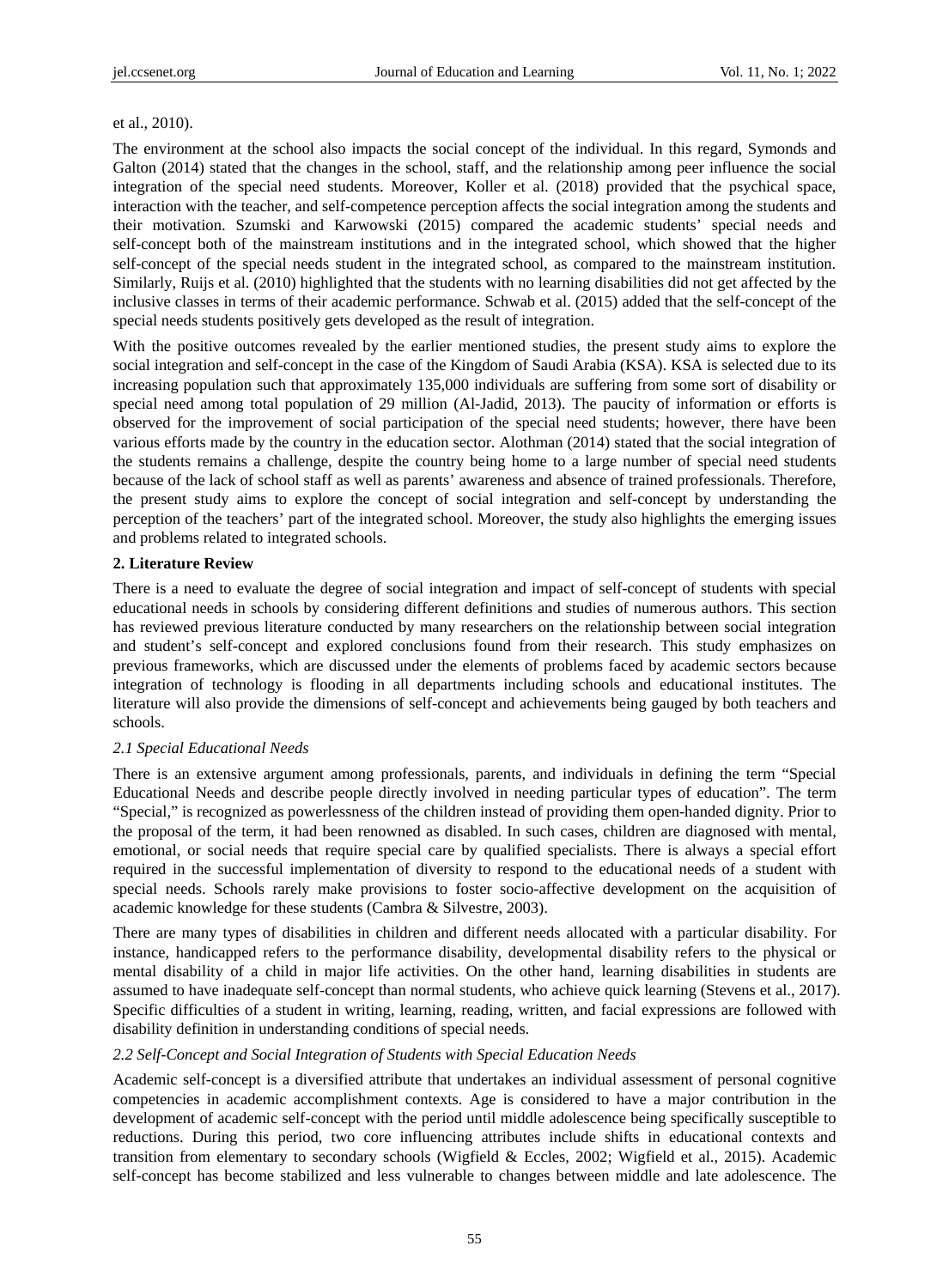importance of social environment is emphasized within the theoretical framework of academic self-concept. In this regard, the focus of current study is toward social contexts including big-fish little pond effect that show a fundamental role in development of academic self-concept (Hoferichter et al., 2018; Trautwein et al., 2016; Stäbler et al., 2017). On the contrary, few studies have examined the role of learning environment, in spite of some significant outcomes of specific intervention programs that target academic self-concept (O'Mara et al., 2006).

The perception of an individual's attitude, feelings, skills, appearance, abilities, and knowledge reflects the self-concept and social integration of a person in society (Ashman & Conway, 2017). It is a psychological approach to understand how a person observes himself as an individual. Self-concept widely holds and involved in the learning process of a student to produce important outcomes in a career. There is an important consequence of developmental and psychological well-being of a student in the early stages of life. However, school plays one of the most critical roles in the development of self-esteem of a child, beside the family. The term self-concept refers to the feelings and perception about self-representation.

In an analytic review presented by Stevens et al. (2017) the past three decades research on self-concept demonstrated that it is far from a paradigm of unitary. Their findings on self-concept revealed that students with special needs rate them expressively lower in comparison to normal students in class in both academic and global circumstances. The findings of the study concluded that there is a bad effect on overall self-evaluation in the educational sector by acquiring negative self-concept. There is a significant relationship between self-concept and social integration of a student in his academic achievements. Most researchers stated that this is a two-way relationship, where a positive self-concept in the study is evident to be significantly high in relation to approaches and demands associated with future achievements. They proposed that strong support in terms of mental and physical health could play an important role in booming positive self-concept in a student with special educational needs.

Another study by Hussain and Maarof (2017) indicated that self-development, social interaction, and social comparison are the chief elements of building a child's positive self-concept. Mostly, children spend half of their time in schools and are exposed to numerous challenges; it is easy for institutors to emphasize on social comparisons of normal students vs. special students. Research on this perspective by Espelage et al. (2015) emphasized on influences of social comparison of students with learning disabilities. They found that the majority of the special students instinctively compared their performance with normal achievers, where the influence of social comparison remains strong. There are particularly three dimensions covered in a self- concept test:

- Social—consist of a bunch of ideas of a person's role and position in the social environment. It involves a perception of how one is admired by others.
- Personal—divided into two parts one is emotional and other is physical. Emotional self-concept states whether a person is kind, reliable etc. while physical self-concept states whether a person is strong or weak, self-representation, health, beauty etc.
- Academic—This part includes an aspect of competence against different people's achievement in society or institution. The person compares his own skills with others in different fields.

# **3. Material and Methods**

## *3.1 Study Design*

A pedagogical research design was followed to explain the social integration and self-concept of the integrated primary schools in Saudi Arabia. The study was conducted during 2016 and 2017. This approach is selected as it allows gathering the data in an unbiased way.

## *3.2 Study Sample*

Survey was conducted on 150 individuals. The sample constitutes of the teachers associated with the integrated primary schools in KSA. The teachers, who had been assigned the responsibility to handle the special needs children in the primary integrated school, were included.

## *3.3 Data Collection*

The data were collected using a close-ended questionnaire. The items included in the questionnaire were divided into two parts. The first part of the questionnaire collected the demographic details; whereas, the second part studied the various aspects which impact the social integration and social concept among the population of special need students in the primary integrated school. The questionnaire was based on a five-point Likert scale.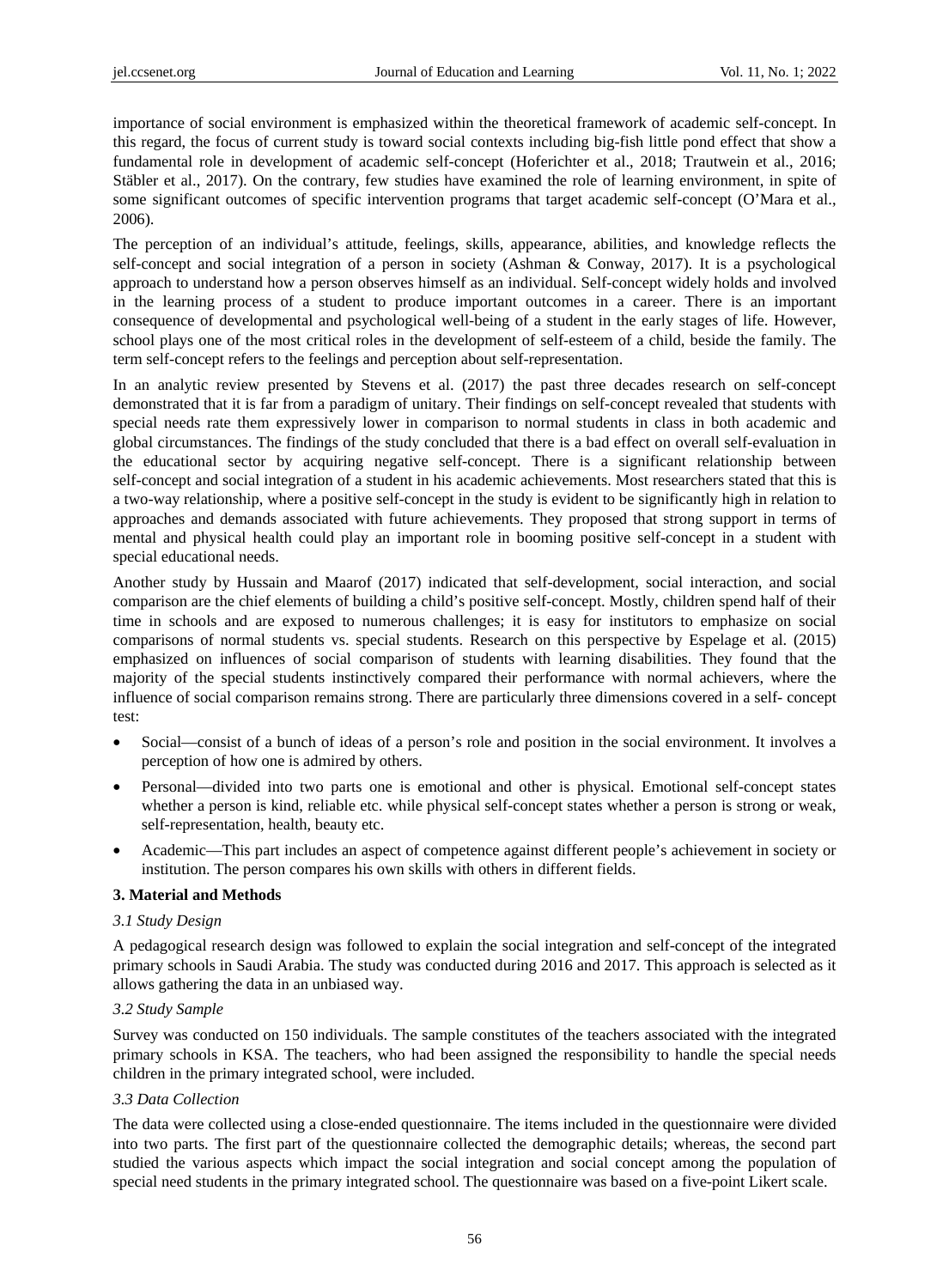## *3.4 Data A Analysis*

The data collected by the questionnaires were analysed using the Statistical Package of Social Sciences (SPSS). Further, the data was assessed using the chi-square and ANOVA technique.

#### **4. Results**

The results of the present study have shown responses from the staff (school head teachers, the classroom teachers, and the special needs teachers) of the integrated primary schools in Saudi Arabia involved with the special needs children. A total of 120 classroom teachers were included, among which 90 were special needs teachers and 30 were head teachers working in the integrated primary schools (Figure 1).



Figure 2 has shown that 40% of the respondents were between ages 41–50 years followed by 29.2% between 31–40 years old, 28.3% between 20–30 years old, and 2.5% belong to 51 years and above group.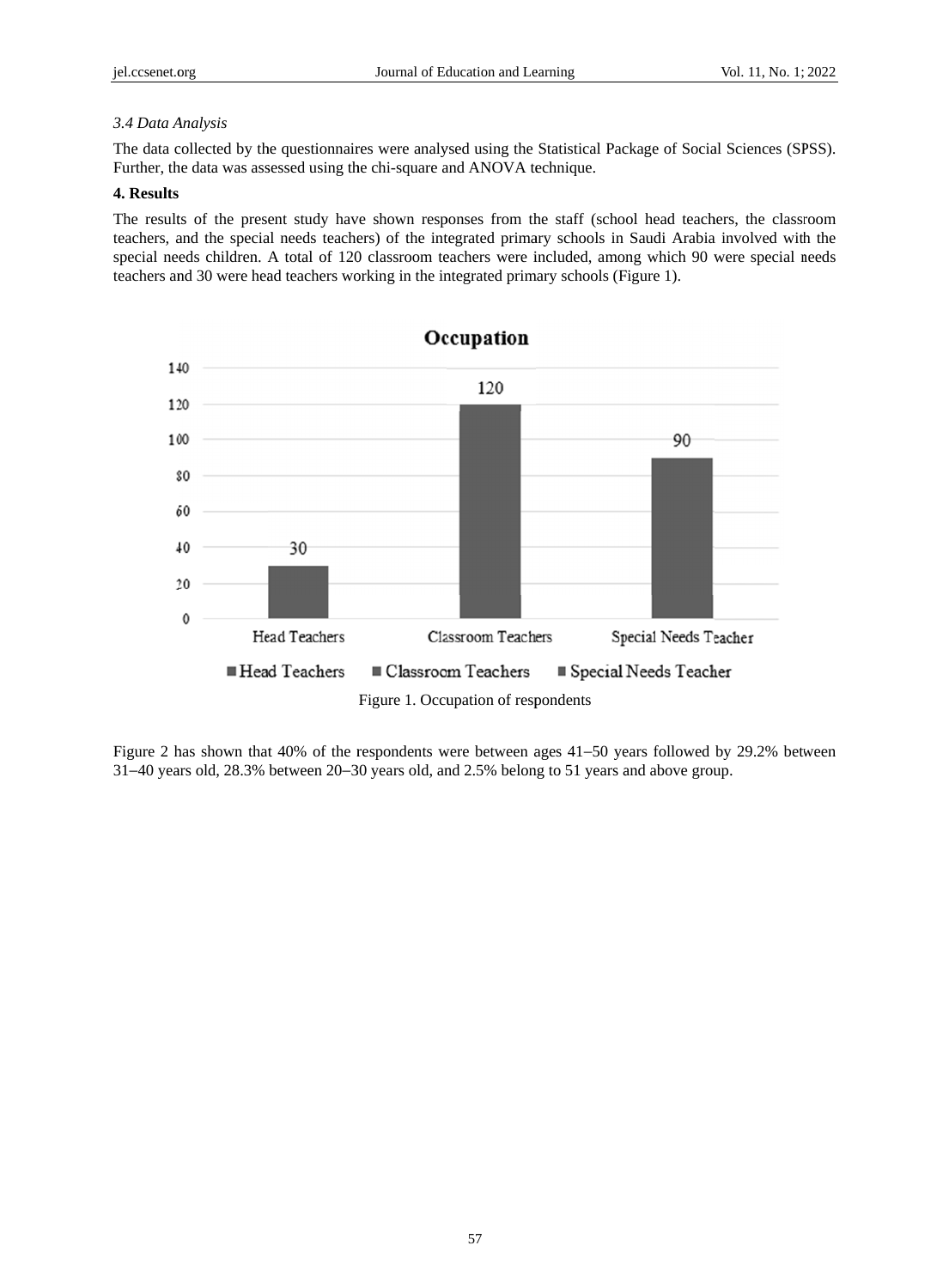



```
= 20-30 years = 31-40 years = 41-50 years = 51 and above
```
Figure 2. Age group of respondents

Table 1 illustrates demographic characteristics of the teachers, including their qualification and job experiences of the respondents. It has been shown that 45.8% of the participants had more than 10 years' experience, 28.3% had less than 5 years' experience, and 25.8% had 5–10 years' experience. Table 1 has also indicated that the majority of the participants 68.8% had a Bachelor in Education qualification and 31.3 % had a Diploma in Education qualification.

| <b>Measures</b>              | <b>Frequency</b> | Percentage |
|------------------------------|------------------|------------|
| <b>Oualification</b>         |                  |            |
| Diploma in Education         | 75               | 31.3 %     |
| <b>Bachelor</b> in Education | 165              | 68.8%      |
| <b>Job Experience</b>        |                  |            |
| Less than 5 years            | 68               | 28.3 %     |
| Between 5-10 years           | 62               | 25.8%      |
| More than 10 years           | 110              | 45.8%      |

Table 1. Qualification and job experience of respondents

Table 2 has reveals statistically significant differences among the head teachers, the classroom teachers and the special needs teachers towards "Integration as a general policy" in all ten items  $(P < 0.001)$ . This indicated that the rows and columns of the contingency are dependent. Moreover, there are statistically significant differences among the age group of 20–30 years, 31–40 years, 41–50 years, and 51 years and above towards integration for mildly handicapped in all six items  $(P < 0.001)$ . The chi-Square test for items 1, 2, 3, 4, 5, 6, 7, 9 and 10 indicated that  $P = 0.000$  is significant,  $(P < 0.001)$ . Chi-Square Test for item 8 shows that  $P = 0.012$  is significant  $(P < 0.05)$  indicating that the elements of the contingency were dependent. Table 2 also shows statistical differences among the attitudes of participants with Diploma in Education qualifications and Bachelor in Education qualifications towards integration as a general idea in all ten items.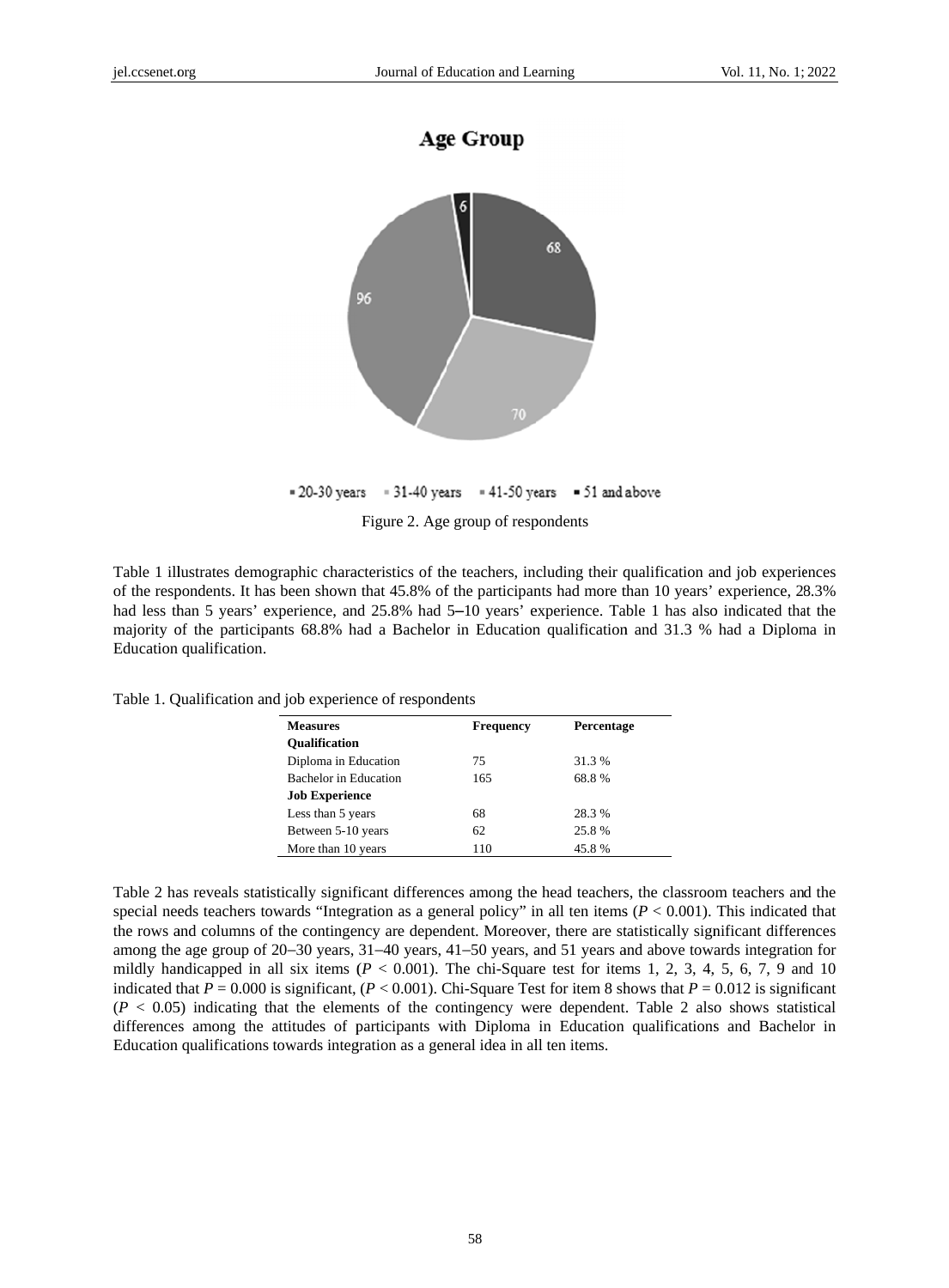|                                   | Occupation        |      |       | Age        |      |              | <b>Experience</b> |      |              | <b>Oualifications</b> |                |       |
|-----------------------------------|-------------------|------|-------|------------|------|--------------|-------------------|------|--------------|-----------------------|----------------|-------|
| <b>Item</b>                       | <b>Chi-Square</b> | D.F. | P     | Chi-Square | D.F. | $\mathbf{P}$ | Chi-Square        | D.F. | $\mathbf{P}$ | Chi-Square            | D.F.           | P     |
| <b>Special needs consume</b>      | 39.641            | 8    | 0.000 | 98.518     | 12   | 0.000        | 86.467            | 8    | 0.000        | 36.269                | $\overline{4}$ | 0.000 |
| teacher's time                    |                   |      |       |            |      |              |                   |      |              |                       |                |       |
| <b>Integration increases</b>      | 85.300            | 8    | 0.000 | 204.259    | 12   | 0.000        | 184.274           | 8    | 0.000        | 53.588                | 4              | 0.000 |
| special needs confusion           |                   |      |       |            |      |              |                   |      |              |                       |                |       |
| <b>Integration separates</b>      | 60.726            | 8    | 0.000 | 93.084     | 12   | 0.000        | 78.925            | 8    | 0.000        | 33.565                | $\overline{4}$ | 0.000 |
| special needs pupils              |                   |      |       |            |      |              |                   |      |              |                       |                |       |
| <b>Integration develops</b>       | 93.334            | 8    | 0.000 | 70.602     | 12   | 0.000        | 50.366            | 8    | 0.000        | 69.997                | 4              | 0.000 |
| special needs pupils'             |                   |      |       |            |      |              |                   |      |              |                       |                |       |
| attitudes positively              |                   |      |       |            |      |              |                   |      |              |                       |                |       |
| <b>Integration enhances the</b>   | 122.917           | 8    | 0.000 | 125.098    | 12   | 0.000        | 124.328           | 8    | 0.000        | 58.426                | 4              | 0.000 |
| special needs experience          |                   |      |       |            |      |              |                   |      |              |                       |                |       |
| socially                          |                   |      |       |            |      |              |                   |      |              |                       |                |       |
| <b>Integration promotes the</b>   | 42.438            | 8    | 0.000 | 83.650     | 12   | 0.000        | 71.412            | 8    | 0.000        | 64.325                | $\overline{4}$ | 0.000 |
| acceptance of differences         |                   |      |       |            |      |              |                   |      |              |                       |                |       |
| among all pupils                  |                   |      |       |            |      |              |                   |      |              |                       |                |       |
| <b>Integration develops</b>       | 58.252            | 8    | 0.000 | 57.041     | 12   | 0.000        | 39.372            | 8    | 0.000        | 68.487                | $\overline{4}$ | 0.000 |
| special needs pupils              |                   |      |       |            |      |              |                   |      |              |                       |                |       |
| academically                      |                   |      |       |            |      |              |                   |      |              |                       |                |       |
| Special needs pupils' right       | 38.699            | 8    | 0.000 | 27.131     | 12   | 0.000        | 19.506            | 8    | 0.012        | 13.686                | 4              | 0.008 |
| to integration                    |                   |      |       |            |      |              |                   |      |              |                       |                |       |
| <b>Classroom activities are</b>   | 78.170            | 8    | 0.000 | 79.221     | 12   | 0.000        | 64.366            | 8    | 0.000        | 93.852                | 4              | 0.000 |
| suitable for all pupils           |                   |      |       |            |      |              |                   |      |              |                       |                |       |
| <b>Integration is a desirable</b> | 126.816           | 8    | 0.000 | 83.790     | 12   | 0.000        | 95.397            | 8    | 0.000        | 0.876                 | 4              | 0.928 |
| approach                          |                   |      |       |            |      |              |                   |      |              |                       |                |       |

Table 2. Chi-square test

The results of ANOVA in Table 3 indicates that there are significant differences in the level of the mean of integration as a general policy among the head teachers, classroom teachers, and special needs teachers in the integrated primary schools  $(P < 0.01)$ .

| Table 3. Results of ANOVA integration as a general policy and the respondents' occupations |  |  |
|--------------------------------------------------------------------------------------------|--|--|
|                                                                                            |  |  |

| <b>Source of Variation</b> | <b>Sum of Squares</b> | D.F | <b>Mean Square</b> | F. Ratio | Significant |
|----------------------------|-----------------------|-----|--------------------|----------|-------------|
| <b>Between Groups</b>      | 3.153                 |     | 1.577              | 7.733    | $0.001*$    |
| <b>Within Groups</b>       | 48.326                | 237 | 0.204              |          |             |
| Total                      | 51.480                | 239 |                    |          |             |

*Note*. \**P* < 0.01.

The multiple-comparison Scheffe Test was used to test the difference between the means to determine the source of differences and where the level of integration as a general policy is more significant (Table 4).

Table 4. Scheffe Test on integration as a general policy and the respondents' occupations

|                                       | <b>Head Teacher</b><br>(2.2467) | <b>Classroom Teacher</b><br>(2.5825) | <b>Special Needs Teacher</b><br>(2.6044) |
|---------------------------------------|---------------------------------|--------------------------------------|------------------------------------------|
| Head Teacher (2.2467)                 |                                 |                                      |                                          |
| <b>Classroom Teacher (2.5825)</b>     | $0.002*$                        |                                      |                                          |
| <b>Special Needs Teacher (2.6044)</b> | $0.001*$                        | 0.941                                |                                          |

*Note*. \* *P* < 0.01.

The results of ANOVA test in Table 5 indicate significant differences in the level of the mean of integration as a general policy among the participants of four age groups in the integrated primary schools (*P* < 0.001). Whereas, Table 6 show the multiple-comparison Scheffe Test used to test the difference between the means. The results of the multiple-comparisons indicate that there are statistically significant differences between the means of integration as a general policy.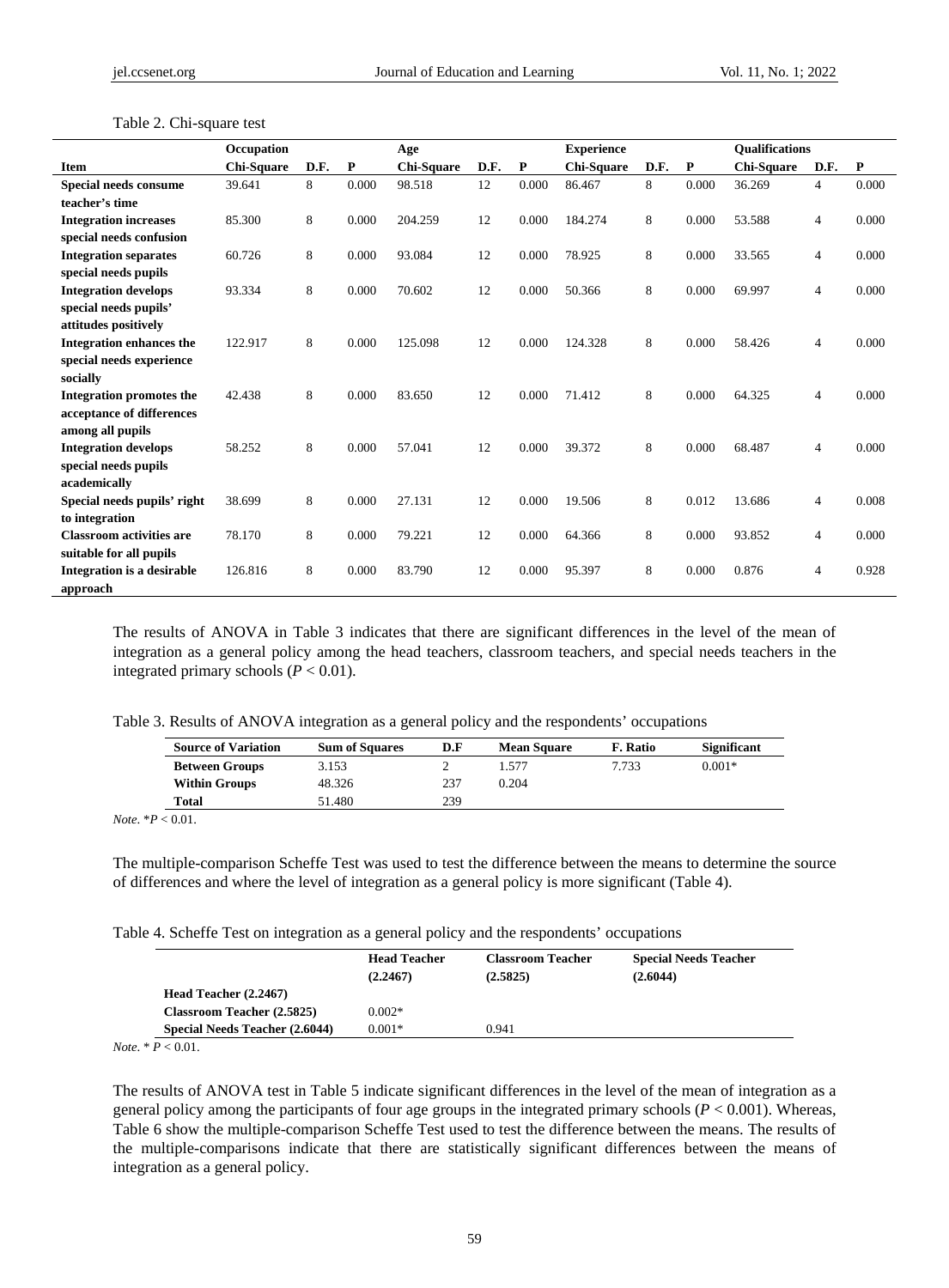| Table 5. Results of ANOVA integration as a general policy and the respondents' ages |  |  |
|-------------------------------------------------------------------------------------|--|--|
|                                                                                     |  |  |

| <b>Source of Variation</b> | <b>Sum of Squares</b> | D.F. | <b>Mean Square</b> | F. Ratio | Significant |
|----------------------------|-----------------------|------|--------------------|----------|-------------|
| <b>Between Groups</b>      | 5.665                 |      | 1.888              | 9.728    | $0.000*$    |
| <b>Within Groups</b>       | 45.814                | 236  | 0.194              |          |             |
| Total                      | 51.480                | 239  |                    |          |             |

*Note*. \**P* < 0.001.

Table 6. Scheffe Test on integration as a general policy and the respondents' ages

|                           | 20–30 Year | 31–40 Year | 41–50 Year | 51 and above |
|---------------------------|------------|------------|------------|--------------|
|                           | (2.5544)   | (2.3571)   | (2.6469)   | (3.1500)     |
| $20 - 30$ Year $(2.5544)$ |            |            |            |              |
| 31–40 Year (2.3571)       | 0.078      |            |            |              |
| 41–50 Year (2.6469)       | 0.626      | $0.001**$  |            |              |
| 51 and above (3.1500)     | $0.020*$   | $0.001**$  | 0.064      |              |

*Note*. \**P* < 0.05; \*\**P* < 0.01.

Table 7 shows significant differences in integration as a general policy among the participants in three experience groups in the integrated primary schools (*P* < 0.001). The multiple-comparison Scheffe Test used to test the difference between the means (Table 8). The results of the multiple comparisons indicated a significant difference between the means of integration as a general policy in two experience groups in the integrated primary schools.

Table 7. Results of ANOVA integration as a general policy and the respondents' experiences

| <b>Source of Variation</b> | <b>Sum of Squares</b> | D.F. | <b>Mean Square</b> | F. Ratio | <b>Significant</b> |
|----------------------------|-----------------------|------|--------------------|----------|--------------------|
| <b>Between Groups</b>      | 4.060                 |      | 2.030              | 10.147   | $0.000*$           |
| <b>Within Groups</b>       | 47.419                | 237  | 0.200              |          |                    |
| Total                      | 51.480                | 239  |                    |          |                    |

*Note*. \**P* < 0.001.

Table 8. Scheffe Test on integration as a general policy and the respondents' experiences

|                                    | <b>Less than 5 Years</b><br>(2.5544) | <b>Between 5-10 Years</b><br>(2.3419) | More than 10 Years<br>(2.6618) |
|------------------------------------|--------------------------------------|---------------------------------------|--------------------------------|
| Less than $5$ Years $(2.5544)$     |                                      |                                       |                                |
| <b>Between 5-10 Years (2.3419)</b> | $0.027*$                             |                                       |                                |
| More than $10$ Years $(2.6618)$    | 0.300                                | $0.000**$                             |                                |

Table 9 indicates significant differences in perceptions of integration as a general policy among the respondents  $(P < 0.001)$ . The highest level of mean in integration as a general policy among the staff was found to have a Diploma in Education qualification (2.8716) compared to the lowest level of mean among the staff with Bachelor in Education (2.4048). However, there is no need to use the multi-comparison Scheffe Test in this case because of the difference in the mean of integration as a general policy lies between two groups "Diploma in Education" and "Bachelor in Education".

Table 9. Results of ANOVA integration as a general policy and the respondents' qualifications

| <b>Source of Variation</b> | <b>Sum of Squares</b> | D.F. | <b>Mean Square</b> | F. Ratio | Significant |
|----------------------------|-----------------------|------|--------------------|----------|-------------|
| <b>Between Groups</b>      | 1.153                 |      | 11.153             | 65.823   | $0.000*$    |
| <b>Within Groups</b>       | 40.327                | 238  | 0.169              |          |             |
| Total                      | 51.480                | 239  |                    |          |             |

*Note*. \**P* < 0.001.

# **5. Discussion**

The present study has showed the general policy of integration for the school differs among the three groups based on their experience, age, and education. It revealed positive impact on the special needs student as they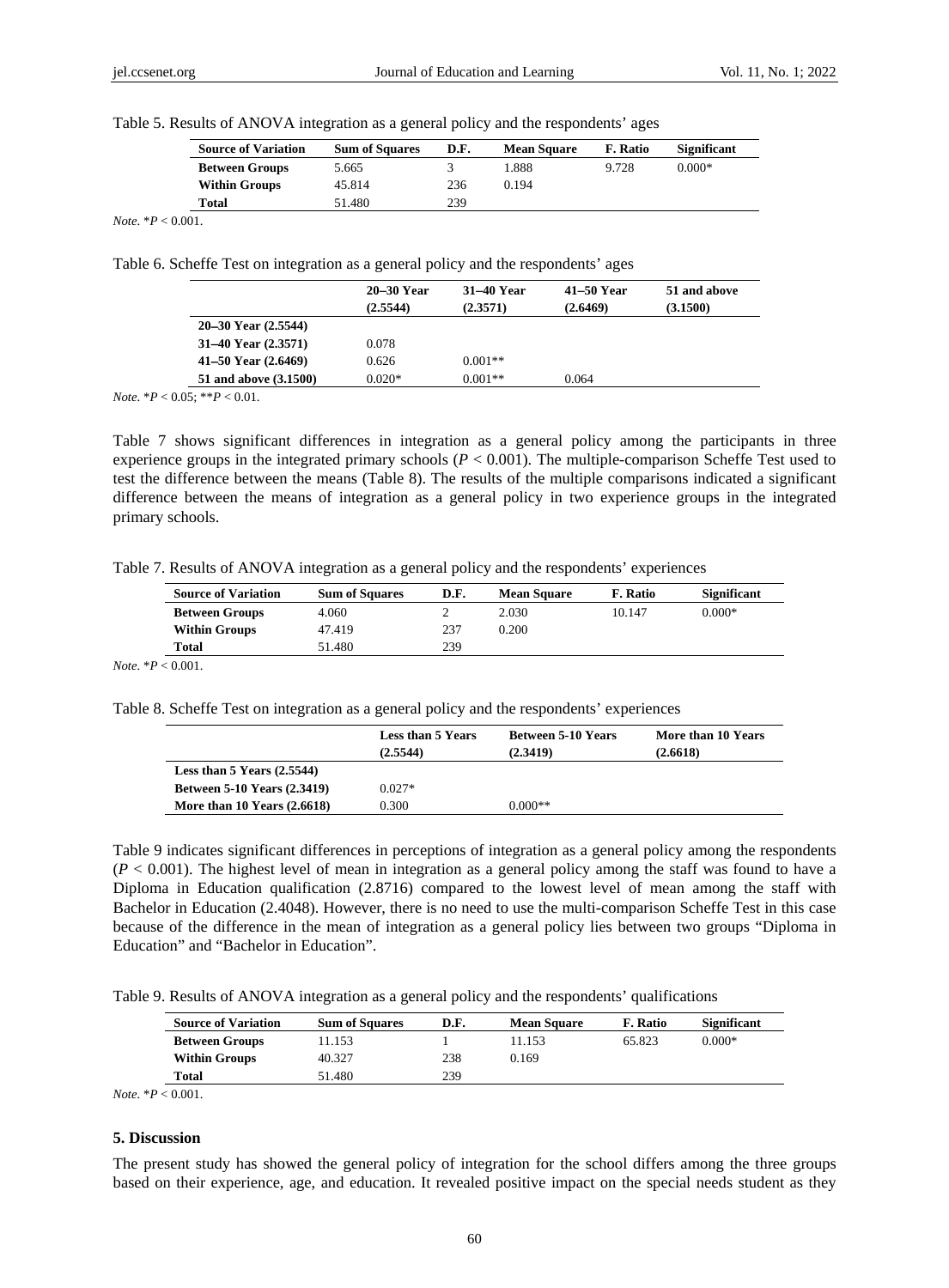feel part of society. This has been endorsed by various studies stressing towards their inclusion (Sherab et al., 2015; Bressoud et al., 2018). Consideration needs to be given to various aspects before integration of the general policy as various factors may serve as a hindering block in its successful integration. Considering the responses, the present study highlights that the attitude of the participants differs based on the education they withhold. The same findings were observed by Pittman and Gaines (2015). Such as teachers who lack training for teaching special needs students may fear they will be unable to meet the academic needs of the special needs' students.

The present study also highlights that occupation affects implementation of the integration as a general policy. The restriction to practice innovation without the achievement of the permission from the Educational Directorate Office serves as an impending block. These findings align with the study of Sharma and Dunay (2018) that exhibited the difference of attitude based on the participant's occupation. The classroom activities may also be impacted by the integration of the students as they are aware of the consequence, which may emerge as a result of integration, in terms of curriculum, class size as well as its arrangement. Talley and Brintnell (2016) pinpointed that this integration may also impact the learning of normal students.

The present study showed that age also has significant impact on the views regarding the integration of the students in the general policy of the schools. The impact of age on the students' integration has also been endorsed by Engelbrecht et al. (2015) by assessing the attitude of the teacher. These findings also align with the study of Rajendran and Elavarasi (2016) that supplemented existence of difference as the younger aged teachers generally do not possess additional responsibility of marriage or that of a child, which have a positive impact on their work. Along with it, positive output towards integration is promoted, since they are new in the professional field and their experience is also new. Contrary to them, the old teachers often oppose the integration of the school general policy as they are unwilling to practice innovative teaching techniques and eliminate their traditional working practices (Ismail et al., 2016).

In the current study, the integration as a general policy differed based on the teacher's experience (Wanjala & Matula, 2018). The experience as hindering block has also been corroborated by the research of Pantić and Florian (2015) as the study stated that fewer experienced teachers are unaware of the difficulties which may arrive while the mid-level support integration as they want to experience the change which comes with it. Dapudong (2014) revealed that greater experience is associated with certain skills and prolong practicing of certain techniques, which teachers may resist to change in the coming years.

#### *5.1 Recommendations*

The results of the study stress towards more attention to the integration of the educational institutions as well as the policymakers in the Arab countries (Fadel & Elyas, 2015). The findings of the study highlight that various needs such as experience, age, and occupation need to be thoroughly studied before introducing integration as the general policy for the school. The training of the teachers at all levels should be ensured as well as their competence concerning the facilitation of the special student's needs (Miller-Kuhaneck & Watling, 2018).

#### *5.2 Limitations*

However, the results of the study lack generalizability based on its recruitment of participants from a particular region i.e., Saudi Arabia. Other regions may also be explored based on the difference that prevails in terms of the socio-cultural dynamics to comprehensively analyse the problem. The study also directs the future researches to explore the perspective of the normal as well as special needs students individually. This research can help in highlighting new insights and areas, which can be developed further and supplement the successful integration of the schools.

#### **6. Conclusion**

The study concludes that the individuals possess in-depth understanding pertaining to the integration of the students in the primary schools. It is found that the attitudes of the teacher vary based on the teacher's experience, age, and occupation. According to the general policy, teachers are the primary factor in the integration considering their inadequate level of training, and attitude towards it. It reveals that integration cannot be achieved through the execution of the general policy as it required collaboration among various agents such as teachers, as they are the primary entity in promotion integrated education. The results also directed towards the need to introduce reform in curriculum especially concerning the training of the teachers. The teachers need to be aware of the general and specific strategies, which can be molded as per the students' needs in various circumstances. It further suggests that the curriculum of the teacher training must permanently assimilate the components of the special needs courses for enhancing their teaching competence.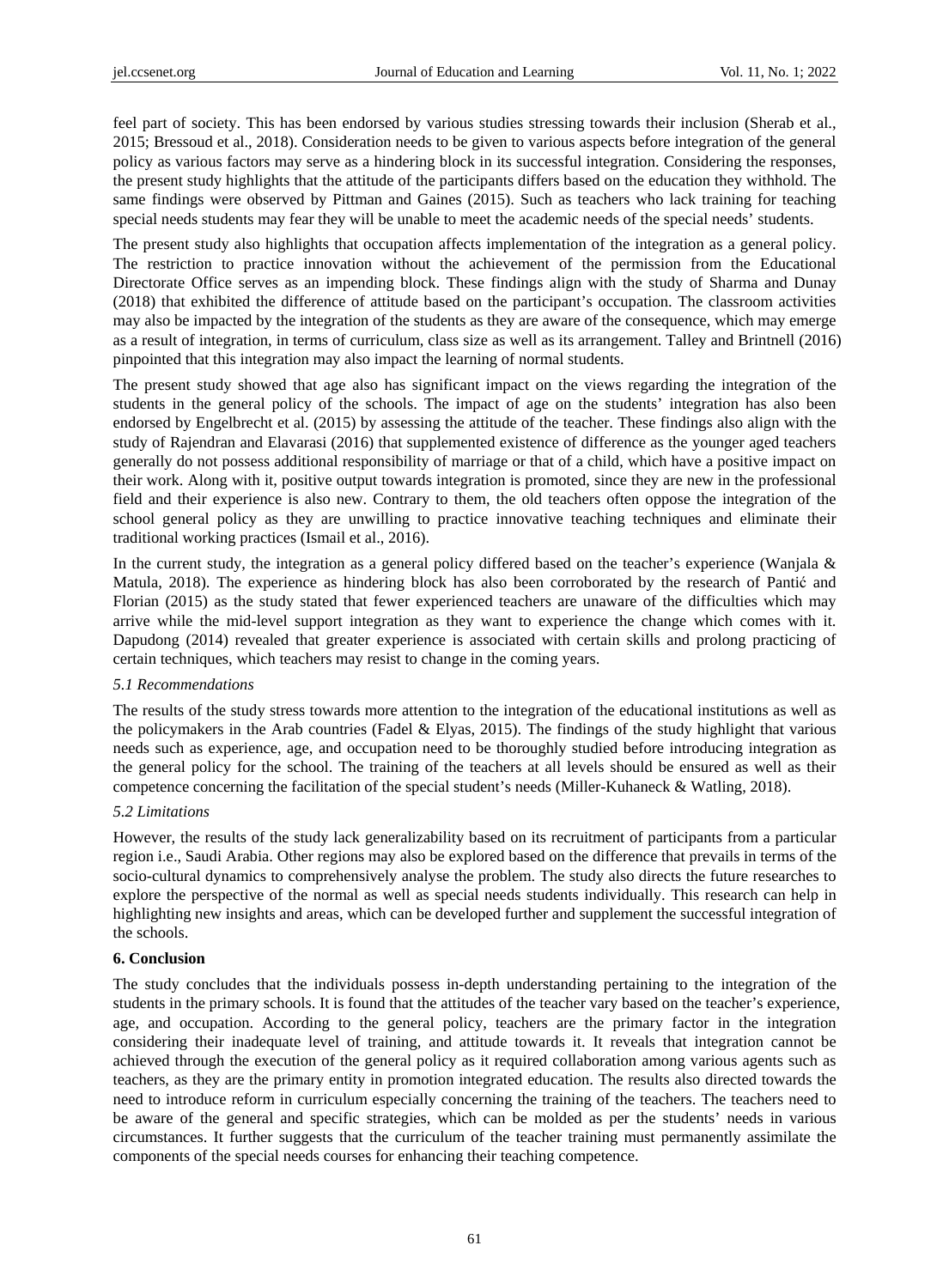#### **Acknowledgements**

The author is very thankful to all the associated personnel in any reference that contributed in/for the purpose of this research. The author declares no competing interest. This research did not receive any specific grant from funding agencies in the public, commercial, or not-for-profit sectors. Ethical approval was taken from the IRB board of the university. Participants were explained about the study and consent form was signed before participation.

# **References**

- Al-Jadid, M. S. (2013). Disability in Saudi Arabia. *Saudi Medical Journal*, *34*(5), 453−460. Retrieved from https://europepmc.org/article/med/23677260
- Alothman, A. (2014). *Inclusive education for deaf students in Saudi Arabia: Perceptions of schools' principals, teachers and parents*. Doctoral dissertation, University of Lincoln.
- Ashman, A. F., & Conway, R. N. (2017). *Using cognitive methods in the classroom*. Routledge. https://doi.org/10.4324/9781315271019
- Bossaert, G., Colpin, H., Pijl, S. J., & Petry, K. (2012). Loneliness among students with special educational needs in mainstream seventh grade. *Research in Developmental Disabilities*, *33*(6), 1888−1897. https://doi.org/10.1016/j.ridd.2012.05.010
- Bressoud, N., Shankland, R., Ruch, W., & Gay, P. (2018). Character strengths and children with SPECIAL needs: A way to promote well-being all together. *Well-being in Education Systems*, 255−258. Retrieved from

https://www2.supsi.ch/cms/wellbeing/wp-content/uploads/sites/28/2017/11/Pubblicazione.pdf#page=267

- Cambra, C., & Silvestre, N. (2003). Students with special educational needs in the inclusive classroom: Social integration and self-concept. *European Journal of Special Needs Education*, *18*(2), 197−208. https://doi.org/10.1080/0885625032000078989
- Dapudong, R. C. (2014). Teachers knowledge and attitude towards inclusive education: Basis for an enhanced professional development program. *International Journal of Learning & Development*, *4*(4), 1−24. https://doi.org/10.5296/ijld.v4i4.6116
- Engelbrecht, P., Nel, M., Nel, N., & Tlale, D. (2015). Enacting understanding of inclusion in complex contexts: Classroom practices of South African teachers. *South African Journal of Education*, *35*(3). https://doi.org/10.15700/saje.v35n3a1074
- Espelage, D. L., Rose, C. A., & Polanin, J. R. (2015). Social-emotional learning program to reduce bullying, fighting, and victimization among middle school students with disabilities. *Remedial and Special Education*, *36*(5), 299−311. https://doi.org/10.1177/0741932514564564
- Fadel, S., & Elyas, T. (2015). ESP needs analysis to integrate a scientific reading program in the English language institute at King AbdulAziz University. *International Journal of Educational Investigations*, *2*(4), 14−27.
- Ferguson, D. L. (2008). International trends in inclusive education: The continuing challenge to teach each one and everyone. *European Journal of Special Needs Education*, *23*(2), 109−120. https://doi.org/10.1080/08856250801946236
- Gasteiger-Klicpera, B., Klicpera, C., Gebhardt, M., & Schwab, S. (2013). Attitudes and experiences of parents regarding inclusive and special school education for children with learning and intellectual disabilities. *International Journal of Inclusive Education*, *17*(7), 663−681. https://doi.org/10.1080/13603116.2012.706321
- Hoferichter, F., Lätsch, A., Lazarides, R., & Raufelder, D. (2018). The big-fish-little-pond effect on the four facets of academic self-concept. *Frontiers in Psychology*, *9*, 1247. https://doi.org/10.3389/fpsyg.2018.01247
- Hussain, Y., & Maarof, M. (2017). Reorientation of Special Education in Improving Self Help of Children with Special Need. *Journal of ICSAR*, *1*(1), 85−90. https://doi.org/10.17977/um005v1i12017p085
- Ismail, Z., Basheer, I., & Khan, J. H. (2016). Teachers Attitudes towards Inclusion of Special Needs Children into Primary Level Mainstream Schools in Karachi. *The European Journal of Social & Behavioural Sciences*, *17*(3), 2177. https://doi.org/10.15405/ejsbs.195
- Koller, D., Pouesard, M. L., & Rummens, J. A. (2018). Defining social inclusion for children with disabilities: A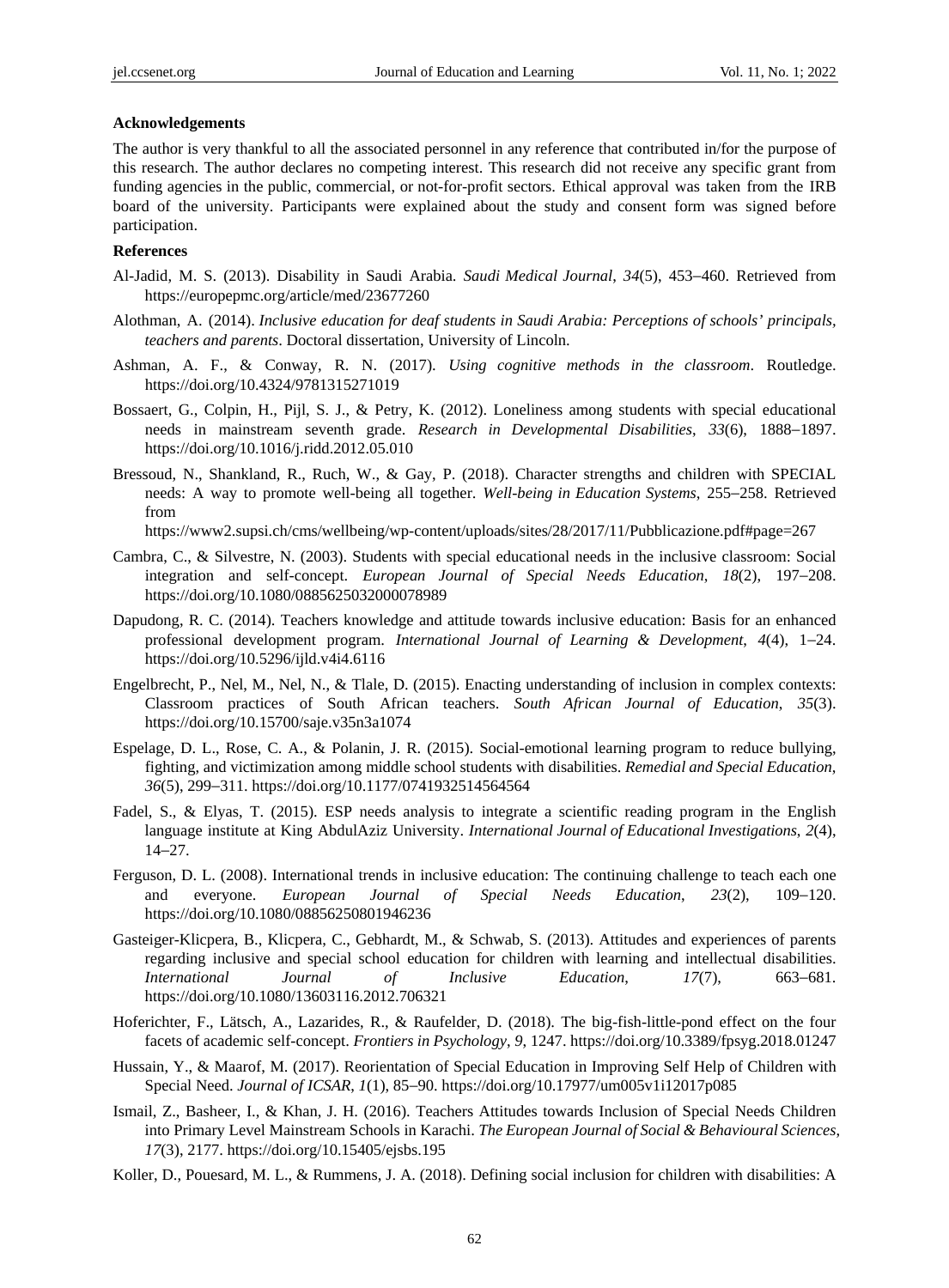critical literature review. *Children & Society*, *32*(1), 1−13. https://doi.org/10.1111/chso.12223

- Koster, M., Pijl, S. J., Nakken, H., & Van Houten, E. (2010). Social participation of students with special needs in regular primary education in the Netherlands. *International Journal of Disability, Development and Education*, *57*(1), 59−75. https://doi.org/10.1080/10349120903537905
- Limaye, S. (2016). Factors Influencing the Accessibility of Education for Children with Disabilities in India. *Global Education Review*, *3*(3), 43−56.
- Lindsay, S., & McPherson, A. C. (2012). Strategies for improving disability awareness and social inclusion of children and young people with cerebral palsy. *Child: Care, Health and Development*, *38*(6), 809−816. https://doi.org/10.1111/j.1365-2214.2011.01308.x
- Miller-Kuhaneck, H., & Watling, R. (2018). Parental or teacher education and coaching to support function and participation of children and youth with sensory processing and sensory integration challenges: A systematic review. *American Journal of Occupational Therapy*, *72*(1), 1−11, https://doi.org/10.5014/ajot.2018.029017
- O'Mara, A. J., Marsh, H. W., Craven, R. G., & Debus, R. L. (2006). Do self-concept interventions make a difference? A synergistic blend of construct validation and meta-analysis. *Educational Psychologist*, *41*(3), 181−206. https://doi.org/10.1207/s15326985ep4103\_4
- Pantić, N., & Florian, L. (2015). Developing teachers as agents of inclusion and social justice. *Education Inquiry*, *6*(3), 27311. https://doi.org/10.3402/edui.v6.27311
- Pijl, S. J., & Frostad, P. (2010). Peer acceptance and self concept of students with disabilities in regular education. *European Journal of Special Needs Education*, *25*(1), 93−105. https://doi.org/10.1080/08856250903450947
- Pittman, T., & Gaines, T. (2015). Technology integration in third, fourth and fifth grade classrooms in a Florida school district. *Educational Technology Research and Development*, *63*(4), 539−554. https://doi.org/10.1007/s11423-015-9391-8
- Rajendran, P., & Elavarasi, D. (2016). Awareness of regular primary school teachers towards inclusive education with special reference to special needs children. *School of Education and Behavioural Sciences*, *21*(1), 365. https://doi.org/10.1080/08856257.2017.1297573
- Ruijs, N. M., Van der Veen, I., & Peetsma, T. T. (2010). Inclusive education and students without special educational needs. *Educational Research*, *52*(4), 351−390. https://doi.org/10.1080/00131881.2010.524749
- Schwab, S., Gebhardt, M., Krammer, M., & Gasteiger-Klicpera, B. (2015). Linking self-rated social inclusion to social behaviour. An empirical study of students with and without special education needs in secondary schools. *European Journal of Special Needs Education*, *30*(1), 1−14. https://doi.org/10.1080/08856257.2014.933550
- Sharma, A., & Dunay, A. (2018). An Analysis on Education for Children with Disabilities: A Qualitative Study on Head-Teachers, Teachers and Conductor-Teachers Perception towards Inclusion in Hungary. *Journal of Advanced Management Science*, *6*(2). https://doi.org/10.18178/joams.6.2.117-123
- Sherab, K., Dorji, K., Dukpa, D., Lhamo, K., Thapa, R., & Tshomo, S. (2015). Opportunities and challenges of implementing inclusive education in Bhutanese schools: A case study. *Centre for Educational Research and Development*. https://doi.org/10.13140/RG.2.1.4543.1929
- Stäbler, F., Dumont, H., Becker, M., & Baumert, J. (2017). What happens to the fish's achievement in a little pond? A simultaneous analysis of class-average achievement effects on achievement and academic self-concept. *Journal of Educational Psychology*, *109*(2), 191. https://doi.org/10.1037/edu0000135
- Stevens, E. A., Walker, M. A., & Vaughn, S. (2017). The effects of reading fluency interventions on the reading fluency and reading comprehension performance of elementary students with learning disabilities: A synthesis of the research from 2001 to 2014. *Journal of Learning Disabilities*, *50*(5), 576−590. https://doi.org/10.1177/0022219416638028
- Symonds, J. E., & Galton, M. (2014). Moving to the next school at age 10−14 years: An international review of psychological development at school transition. *Review of Education*, *2*(1), 1−27. https://doi.org/10.1002/rev3.3021
- Szumski, G., & Karwowski, M. (2015). Emotional and social integration and the big-fish-little-pond effect among students with and without disabilities. *Learning and Individual Differences*, *43*, 63−74.